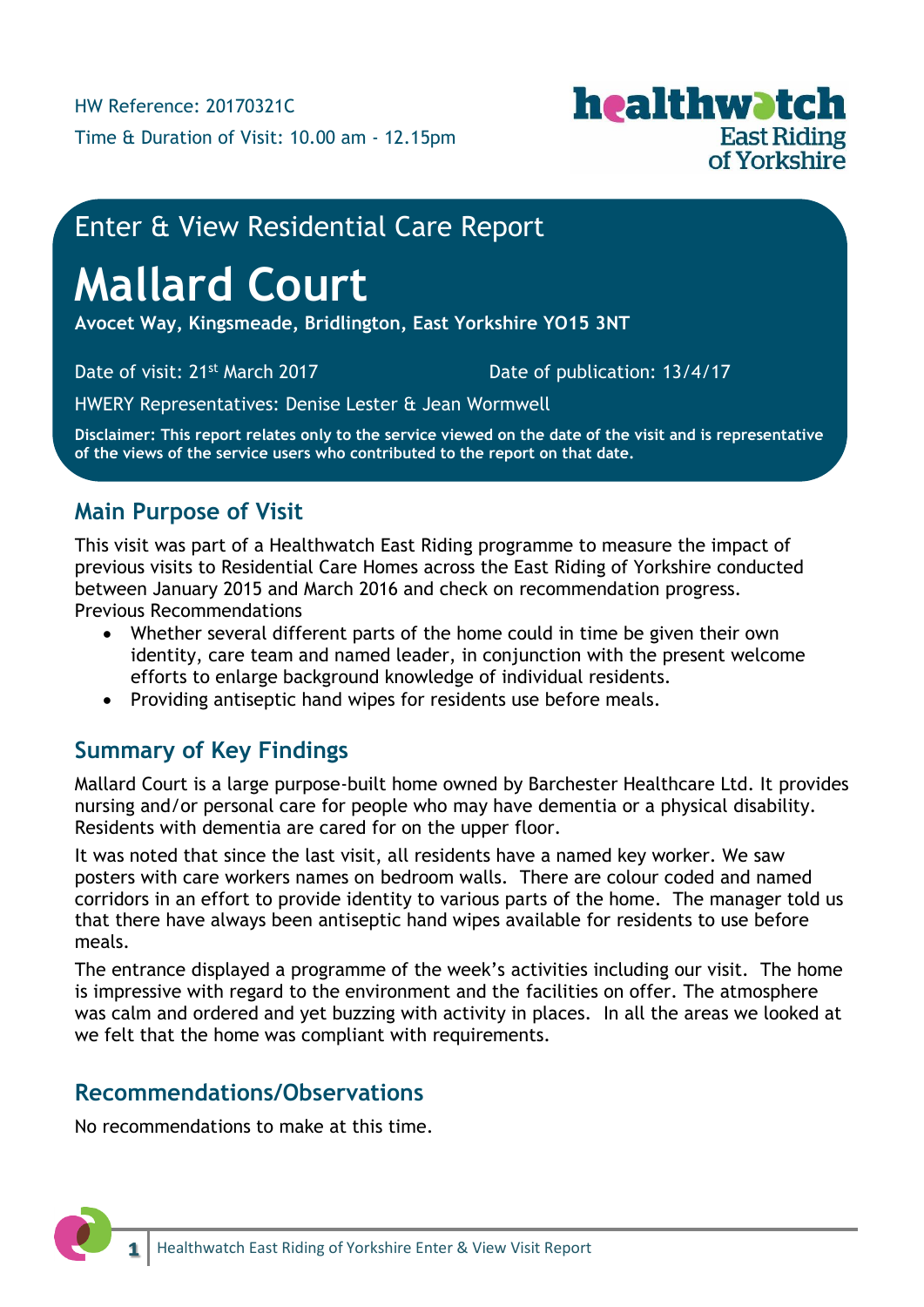## **Full Report**

### **Background**

It is important to note that Enter & View is not an inspection; it is a genuine opportunity to build positive relationships with local Health & Social Care providers, provide opportunity to demonstrate that providers support service user engagement and give service users the opportunity to give their views in order to improve service delivery.

Local Healthwatch has a number of specific statutory activities that it is required to deliver, defined in five Healthwatch Quality Statements, specifically

- Strategic Context & Relationships
- Community Voice & Influence
- Making a Difference Locally
- Informing People
- Relationship with Healthwatch England

Under its remit of 'Making a Difference Locally', Healthwatch has a responsibility to ensure that recommendations for change are heard and responded to by relevant decision makers.

## **Main Findings**

#### **How safe is the setting for service users?**

Since the previous visit, much work has taken place to improve the lounges both upstairs and downstairs, some of the resident's rooms and the corridors which has really made the home very inviting and now provides excellent accommodation. The care home was clean, well maintained and free from any odours.

The fixtures and fittings that we saw all looked to be safe; there are fire evacuation plans in place as well as infection control measures and a call system.

There were several areas of the home which were out of bounds to residents i.e. the utility areas and offices; they were accessible only by a key pad. There was also a key pad on the main front door and residents would need to ask if they wanted to go outside themselves.

Medicine management is very well organised and record keeping is now compliant with requirements. The manager pointed out that there is a need to ensure GP's prescribe medication that can be used by Carers in an emergency; it is important that an emergency pack can be held, otherwise if an emergency occurs it would mean getting in touch with a GP, then a pharmacy etc. and cause a delay before medication could be administered.

#### **How effective do service users consider the service to be?**

Residents have access to the services they need, a podiatrist, optician and dentist calling regularly. There is a hairdressing salon in the home and a hairdresser calls on each of 5 days. The local falls team, district nurses, Macmillan nurses are also used as required.

There is ample moving and handling equipment i.e. hoists and slide sheets.

The dining areas are really well planned out and residents receive a varied diet, likes and dislikes are catered for and help is given to those residents that require assistance with eating. A menu was on display in the dining room. There is a main cooked meal served at midday and a lighter option later in the day. Hot drinks machines were also available for use by residents and visitors. Residents could choose to eat when they wanted and relatives

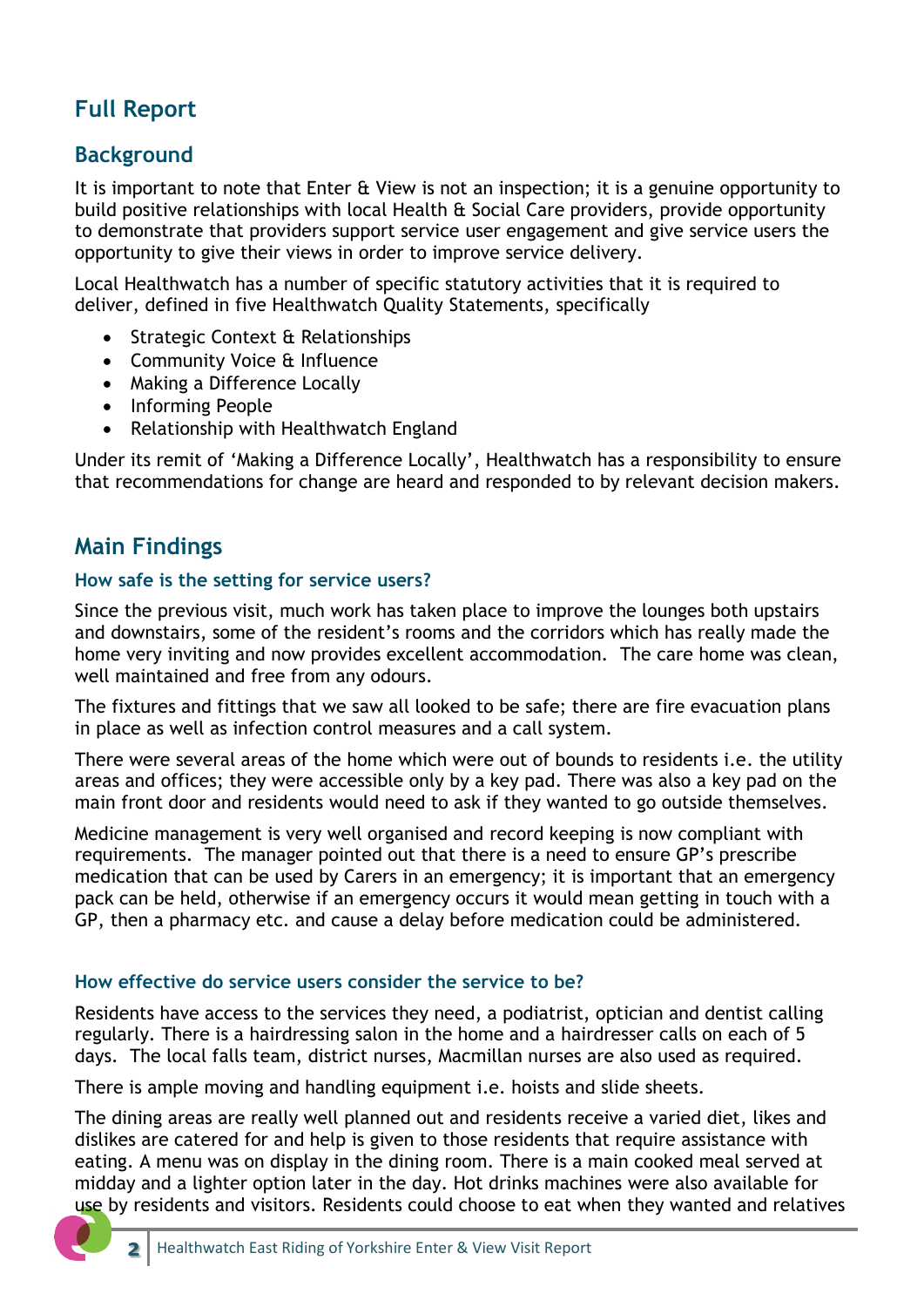are encouraged to stay and eat with them. Our visit did not include mealtimes, but all of the residents we spoke with praised the quality of the food. The kitchens have a food hygiene rating of 5 from the local authority.

There seems to be a lack of communication between hospitals and care homes; care plans from Social Services do not always arrive when a patient arrives at the home and there seems to be a shortage of wheelchair taxis in the area. It can also be difficult to get some doctors to visit care homes.

#### **How caring do service users find the service?**

Interactions between residents and staff were positive, friendly and caring. Carers form good relationships with residents which is especially important with dementia patients.

Residents were given as much choice as possible in their daily care and routines. All residents had their own room and all but 3 rooms had en-suite facilities. There were 9 additional bathrooms.

The home has 2 activities co-ordinators with a calendar of activities displayed in the entrance foyer, activities were well organised and advertised. We saw staff dancing and singing with several of the dementia residents, much to everyone's obvious enjoyment. Relatives are invited and welcome to attend and take part in the activities that are on offer.

All residents have care plans which are reviewed regularly. The care plans incorporate the views of residents and their families. Residents also have end of life plans in place.

Relatives can visit the home at any time, there are facilities to make drinks etc. and there are regular meetings that residents and relatives are invited to attend.

From the information provided in relative's questionnaires, some relatives thought that the home seemed under-staffed and expressed concerns regarding staffing levels in the dementia wing in-particular. One relative stated, 'the staff are lovely with guests and family, but can sometimes seem overstretched' in relation to the dementia wing. They also requested that private rooms should also always be used to discuss individual patients as they had overheard a confidential conversation held in the foyer. However, the majority of relatives were very happy with the care the residents received and described the home as 'wonderful' and described themselves as 'highly satisfied with the care provided'; another relative said 'Mum is very happy and well looked after'.

#### **How responsive to their needs do service users find the service?**

Care is available for residents with full nursing care needs, respite care and dementia.

Residents with dementia who had more challenging behaviours were cared for mainly on the upper floor. This floor incorporated a "Memory Lane" which had lots of appropriate memorabilia including objects to handle and photos based around various themes.

Residents' and relatives' meetings were offered on a regular basis and there was a full complaints procedure in place, however one relative stated in a questionnaire that it was not always easy to raise a concern when staff seemed so busy.

Families can contact a manager who is always available in the home and by telephone or via e-mail.